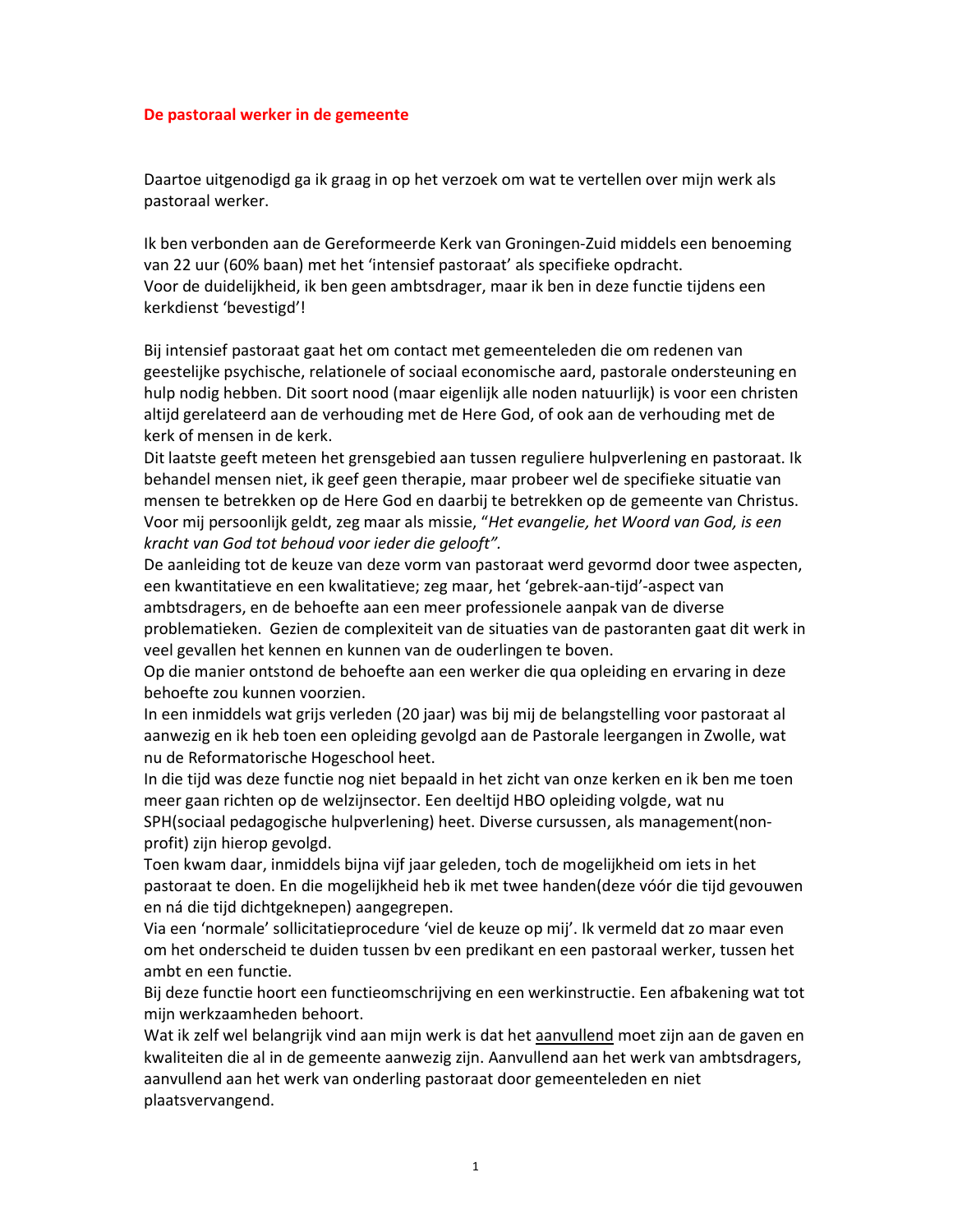In de eerste plaats gaat het om pastorale ondersteuning bieden aan mensen die problemen ervaren in hun leven en daar deze ondersteuning bij nodig hebben.

Hierbij moet u denken aan zorgsituaties rondom (echt-)scheiding, ouder/kind relaties, rouwverwerking, geloofsvraagstukken. Maar ook problemen rondom seksualiteit, incest, depressiviteit, verslaving (drank, drugs, seks). U begrijpt dat er vanuit deze situaties allerlei verbindingen liggen naar geloof en kerk. Om een voorbeeld te noemen; Voor iemand die beschadigd is door incestueuze ervaringen met zijn/haar vader, een vader die een voorbeeld had moeten zijn namens de Vader in de Hemel, is het natuurlijk razend moeilijk om de Here God als een liefhebbende Vader te zien, en zichzelf als een 'parel in Gods hand'. En dit lost zich ook maar niet even op binnen één of twee gesprekken, maar daar is een contact voor nodig wat veilig en vertrouwd is en waar langzamerhand weer wat ruimte gecreëerd moet worden om naar jezelf te kijken zoals God naar ons kijkt. Een belangrijk aspect van mijn werk is verwijzing naar hulpverlening, en waar mogelijk samenwerken met hulpverleners op een manier die ten goede komt aan het gemeentelid. Naast individuele contacten of met echtparen, werk ik ook met een aantal groepen. Groepen van gemeenteleden die niet meer zo meedoen aan ons kerkelijk leven, of gemeenteleden die er niet toekomen om belijdenis te doen, of belijdenis gedaan hebben en daar min of meer spijt van hebben. Gemeenteleden die zich voelen aangetrokken tot andere kerkgemeenschappen.

Andere onderdelen met betrekking tot mijn werk in de kerk zijn:

- Ondersteuning van de kerkenraad bij het ontwikkelen van beleid. Bijwonen van kerkelijke vergaderingen die direct met mijn werk te maken hebben. Ik ben dus niet standaard aanwezig bij kerkenraad (breed) vergaderingen. Maar wat vaker bij wijkraadbesprekingen die betrekking hebben op de pastorale zorg.
- Gerichte bijdragen te leveren aan gemeentebijeenkomsten (als gemeente of als  $\mathbf{r}$ deel) die gericht zijn op onderlinge pastorale zorg.

Ook landelijk zijn er natuurlijk belangrijke ontwikkelingen. Toen ik 4,5 jaar geleden begon was er nog één collega uit Amsterdam en vanuit de gesprekken die we voerden over allerhande zaken die we in ons werk tegenkwamen ontstond langzamerhand het Platvorm voor Pastoraal Werkenden. Deze groep bestaat nu uit 15 personen.

Recent hebben we besloten om ons wat meer bekend te maken en het contact te zoeken met by, opleidingen, en het deputaatschap voor kerkrecht (welke zich bezighoudt met de plaats van de kerkelijk werkers). Ook willen we ons bezig houden met de inhouden van ons beroep, de consequenties daarvan. Dit allemaal op basis van het feit dat het binnen onze kerken een nieuw beroep betreft. Binnen andere kerken (PKN) kennen ze deze figuur natuurlijk al wat langer en met die ervaringen kunnen we onze winst doen. Tegelijk is het belangrijk om je eigenheid in dit nieuwe vak te ontwikkelen. Vragen als: wat is je relatie tot het ambt (deze discussie is nog volop in gang), je relatie tot predikanten, je plaats in de gemeente etc.

Om dit goed te kunnen doen hebben we ons opgesplitst in werkgroepen die zich bezig houden met één of twee specifieke onderwerpen.

Zoals gezegd heeft mijn aanstelling bij de kerk een omvang van ca. 60%.